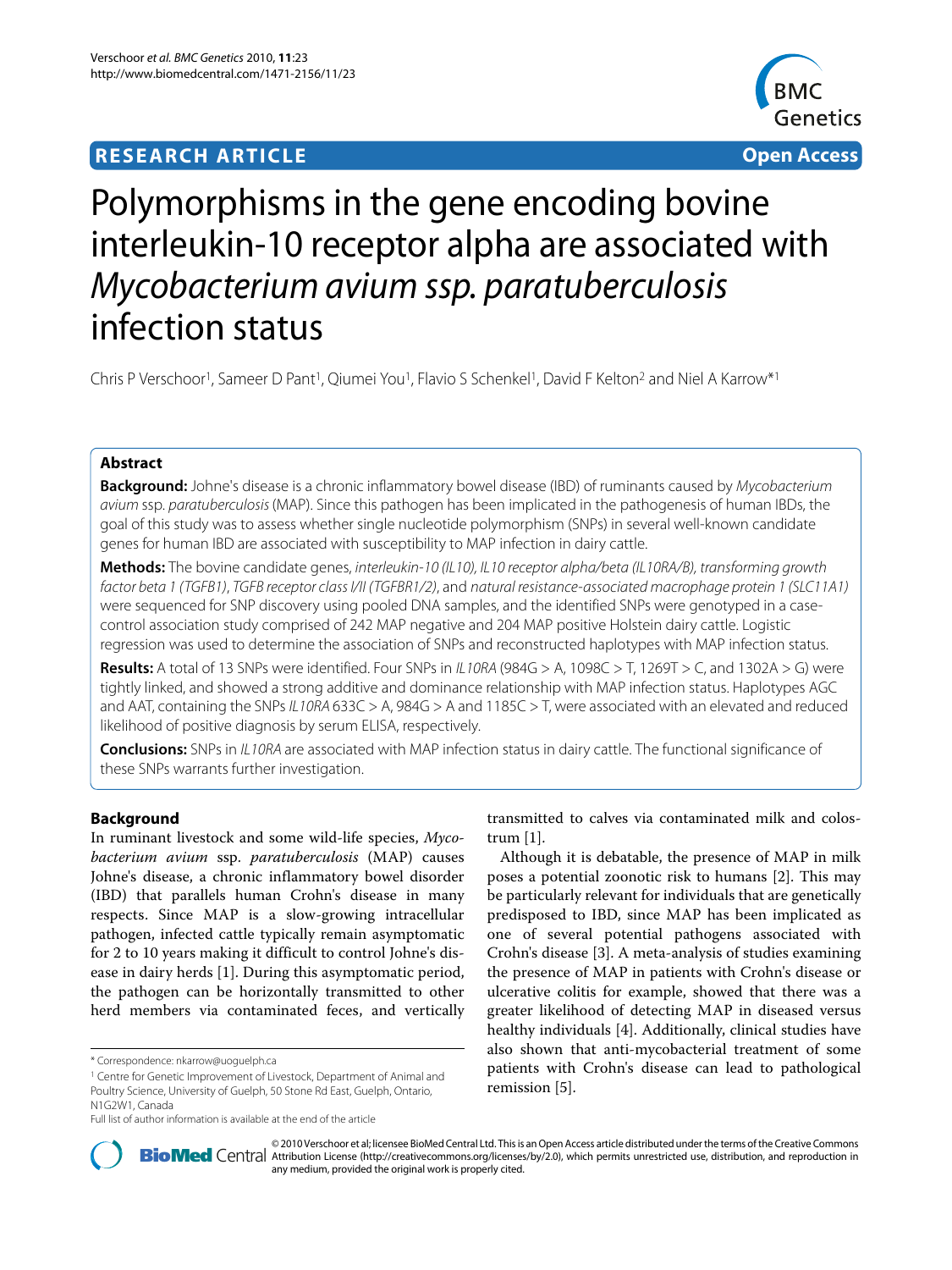Variability in the susceptibility of cattle to MAP infection is evident. In a typical commercial dairy herd where there is a consistent prevalence of MAP infection for example, it is common to find animals that appear resistant to infection, even after several years of exposure. Additionally, there is evidence that susceptibility to MAP infection, and the development of clinical symptoms associated with Johne's disease is inherited; heritability estimates in dairy cattle have been estimated to range from 0.010 to 0.183, depending on the criteria used to diagnose MAP infection or Johne's disease [[6-](#page-7-5)[8\]](#page-7-6). Given this, it may be possible to use selective breeding strategies to enhance resistance to MAP infection thereby reducing the incidence of Johne's disease in dairy cattle and the risk of human exposure to MAP.

Since resistance to MAP infection is likely polygenic in nature, it is essential that multiple genes be investigated for their contribution to disease resistance. Therefore, the focus of this study was to identify single nucleotide polymorphisms (SNPs) in several immune-related genes and investigate their association with MAP infection status in dairy cattle. *Interleukin-10 (IL10)* and its receptor (subunits *IL10RA* and *IL10RB*), *transforming growth factor beta 1 (TGFB1)* and two of its receptors (*TGFBR1 and TGFBR2*), and *natural resistance-associated macrophage protein 1* (*SLC11A1*) were investigated in this study based on their previous associations with various types of human IBD [\[9](#page-7-7)-[12\]](#page-7-8). Interleukin-10 and TGFB1 collectively act to control the host inflammatory response to microbial antigens; IL10 primarily operates as a feedback inhibitor of T cell responses, and TGFB1's major function is to maintain T cell tolerance to self and commensal antigens by influencing the differentiation and homeostasis of effector and regulatory T cells [\[13](#page-7-9)]. Natural resistanceassociated macrophage protein 1, also known as solute carrier family 11 member 1, is an iron transporter that exhibits pleiotropic effects on the early innate macrophage response to intracellular bacteria [[14](#page-7-10)]. Of the 13 SNPs identified, four in *IL10RA* (984G > A, 1098C > T,  $1269T > C$ , and  $1302A > G$ ) were tightly linked, and showed a strong additive and dominance relationship with MAP infection status.

# **Methods**

# **Cohort population**

Six commercial Holstein operations in Southwestern and Eastern Ontario were selected for sample collection based on a previous history of a high prevalence of MAP infection. Blood was collected between the months of July and September 2007 via the coccygeal (tail) vein from dry and lactating cows ranging in age, breed, stage of lactation, infection status, and history of MAP screening. The protocol for collection was approved by the University of Guelph animal care committee. Current infection status

was determined by identifying the presence of MAP-specific plasma antibodies using the commercially available HerdChek M. pt. Antibody ELISA Test Kit (IDEXX Laboratories, Westbrook, ME, USA) according to manufacturer's instructions. A total of 380 cows were sampled, on average  $63 \pm 31$  from each herd. Of which, at least  $4\%$ from each herd tested positive  $(S/P > 0.25)$  or suspect  $(0.10 \lt S/P \lt 0.25)$  of MAP-infection as diagnosed by serum ELISA. Suspect animals were not included in either cohort. Infection-free animals making up the healthy (negative) control cohort ( $n = 242$ ) included animals that were older than 4.5 years of age and had tested negative for MAP infection in previous years ( $n = 197$ ), and those that were older than 5.5 years of age without previous screening ( $n = 45$ ). The mean age of this cohort was 6.4 years (range, 4.5 to 12.7 years). The infected (positive) cohort ( $n = 204$ ) was made up of animals that were considered to be infected based on the presence of MAPspecific plasma antibodies ( $n = 16$ ), and a second group of animals considered to be infected based on milk MAPspecific antibodies screening carried out by Canwest DHI (Guelph, ON, CAN)  $(n = 188)$ ; these milk samples were generously provided between July 2006 and November 2007, and due to client anonymity, information such as age, pedigree and herd location was not available. Genomic DNA was extracted from the buffy coat of blood samples using the DNeasy blood and tissue kit (Qiagen, Santa Clara, CA, USA), and from milk according to methods previously described [\[15\]](#page-7-11).

#### **SNP discovery**

All SNPs were identified by sequencing PCR amplicons from each candidate gene using a DNA pool constructed with DNA from 40 Holstein bulls according to methods described in previous studies [\[16,](#page-7-12)[17\]](#page-7-13). Briefly, for each bull, genomic DNA was extracted from semen and adjusted to a concentration of 5 ng/μl after several rounds of quantification using the Quant-iT PicoGreen dsDNA reagent (Invitrogen, Carlsbad, CA, USA) followed by dilution. The resultant DNA pool was amplified using the Repli-g Ultrafast mini kit (Qiagen, Santa Clara, CA, USA), and was then used as a template for PCR amplification of the 5' region and coding exons of each candidate gene. Primers were designed using Primer3 [\[18\]](#page-7-14). PCR amplicons were sequenced in both 5' and 3' orientation using an ABI Prism 3730 DNA sequencer (Applied Biosystems, Foster City CA, USA), and SNPs were identified by visual inspection of the electropherograms. Seven genes were selected for SNP discovery, *IL10* [GeneId#, 281246], *IL10RA* [513478] and *IL10RB* [767864], *TGFB*1 [282089], *TGFBR1* [282382] and *TGFBR2* [535376], and *SLC11A1* [282470]. Sequences were compared against GLEAN models using the Apollo Genome Annotation and Curation Tool to confirm correct gene structure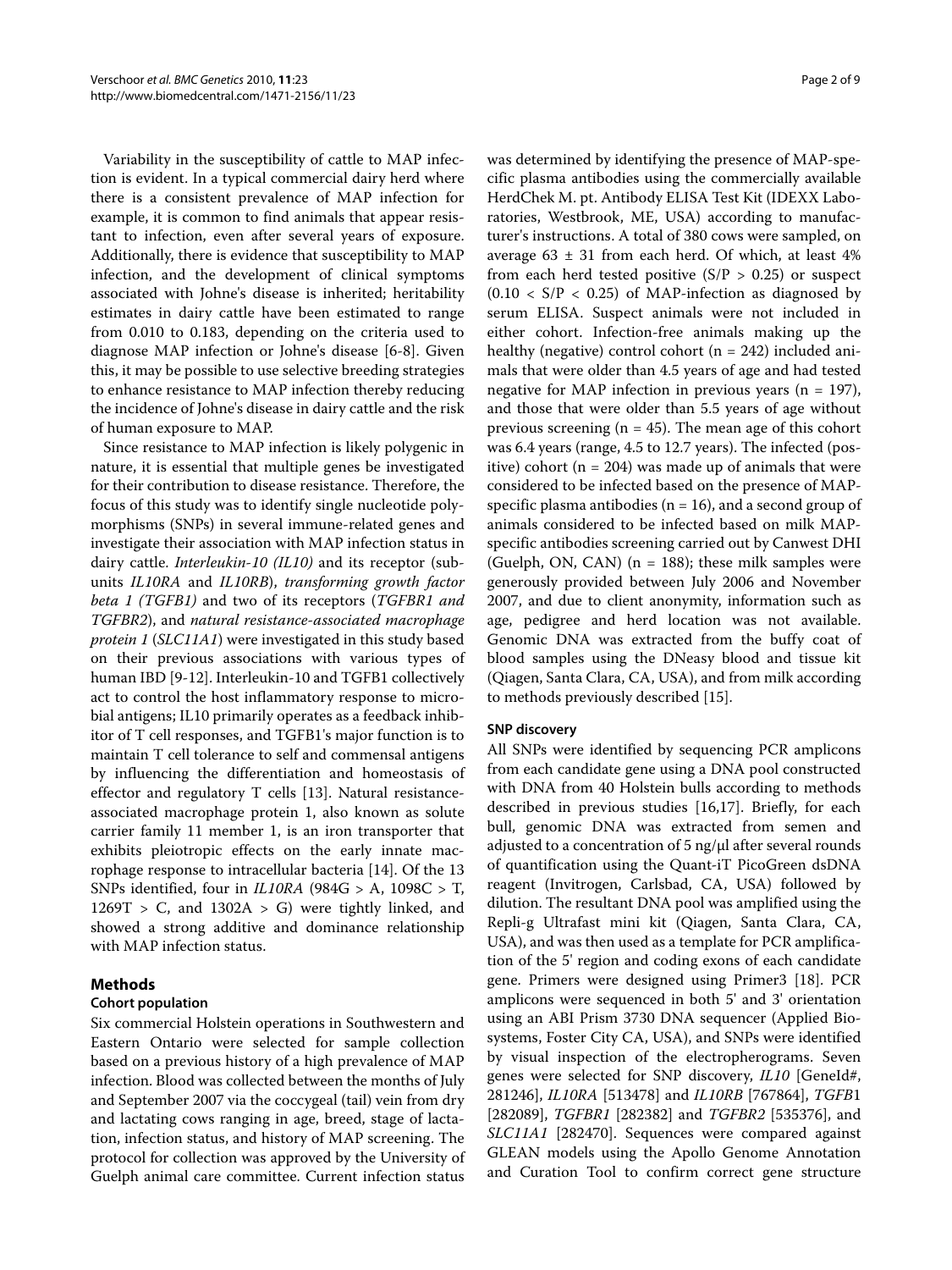(Version 1.6.5) [[19\]](#page-7-15). In the event of a disagreement between respective GLEAN and NCBI gene models, as was the case for *IL10RA*, the GLEAN model was chosen.

#### **Genotyping and haplotype reconstruction**

SNP genotyping was conducted using the iPLEX MassARRAY system (Sequenom inc., San Diego, CA, USA). Two of the thirteen SNPs, *IL10* -30A > C, and *SLC11A1*  $650C > T$ , were not genotyped using this assay due to failed primer design or inadequate quality of results (Table 1). Two groups of SNPs, *IL10RA* 984G > A, 1098C > T, 1269T > C and 1302A > G, and *IL10RB* 503C > T and 569A > G appeared to be tightly linked due to nearly

matching genotype records (Pearson's  $r \ge 99\%$ ), thus all but one SNP from each group was removed from the analysis. For haplotype analysis, only the SNPs in *IL10RA* were included since no other genes contained multiple informative SNPs, or resided on the same chromosome. The haplotypes were reconstructed in both cohorts using PHASE (version 2.1) [[20\]](#page-7-16).

#### **Statistical analysis**

Tests for significance of pair-wise linkage disequilibrium were performed as described in Krawetz and Womble [[21\]](#page-7-17):

| Gene           | <b>SNP</b>             | dbSNP ssID  | Region | <b>Mutation</b> | Primer set (5'-3')        |
|----------------|------------------------|-------------|--------|-----------------|---------------------------|
| IL10           | $-30A > C$             | ss104807640 | $5'$   |                 | F: GGTAAAGCAGTCCTGAATCCAA |
|                |                        |             |        |                 | R: TCCTTCATGGGCCCTATTT    |
|                | $-285T > C$            | ss104807641 | $5'$   |                 | F: AGCCAGCAGCTCTCAAAGTC   |
|                |                        |             |        |                 | R: GTGTTCAGTGTGGTCCTGGAT  |
| IL10RA         | 633C > A               | ss104807642 | Coding | Syn             | F: TCGTGTTTATTGCTCTGGTTGT |
|                |                        |             |        |                 | R: CCTGCTTCCTTCCCTCCT     |
|                | $984G > A^a$           | ss104807643 | Coding | Syn             | F: GGGTTCCTGCTGGTGACTC    |
|                |                        |             |        |                 | R: GCCAATGCCACTGTCCTC     |
|                | 1098C > T <sup>a</sup> | ss104807644 | Coding | Syn             | F: GGGTTCCTGCTGGTGACTC    |
|                |                        |             |        |                 | R: GCCAATGCCACTGTCCTC     |
|                | 1185C > T              | ss104807645 | Coding | Syn             | F: AGTGCAGACAGCGGGATCT    |
|                |                        |             |        |                 | R: TTCTTCAGGGGTCTGCAAAG   |
|                | 1269T > C <sup>a</sup> | ss104807646 | Coding | Syn             | F: AGTGCAGACAGCGGGATCT    |
|                |                        |             |        |                 | R: TTCTTCAGGGGTCTGCAAAG   |
|                | 1302A > G <sup>a</sup> | ss104807647 | Coding | Syn             | F: AGTGCAGACAGCGGGATCT    |
|                |                        |             |        |                 | R: TTCTTCAGGGGTCTGCAAAG   |
| IL10RB         | 503C > T <sup>b</sup>  | ss104807648 | Coding | Non             | F: GGGAATTCAGGGAATAAAGCA  |
|                |                        |             |        |                 | R: CTGTTTGGGGAATGCAGATT   |
|                | 569A > G <sup>b</sup>  | ss104807649 | Coding | Non             | F: GGGAATTCAGGGAATAAAGCA  |
|                |                        |             |        |                 | R: CTGTTTGGGGAATGCAGATT   |
| TGFB1          | 258C > T               | ss104807650 | Coding | Syn             | F: CCCTTGCCAAACACTGACA    |
|                |                        |             |        |                 | R: CCTAGCCCAGGCCACTTT     |
| <b>SLC11A1</b> | 650C > T               | ss104807654 | Coding | Non             | F: TCCTCTGGAGAAGGGAAAGG   |
|                |                        |             |        |                 | R: ATTCAGAGGCAGGAGTCGAG   |
|                | 1066C > G              | ss104807655 | Coding | Non             | F: ACATGTGTTGGCCAAGTGAA   |
|                |                        |             |        |                 | R: ACATCCGAGTCCTGAGTGGT   |

**Table 1: Characteristics of SNPs discovered in IL10, IL10RA/B, TGFB1, and SLC11A1.**

Syn/Non, synonymous/non-synonymous; F/R, forward/reverse primers.

a, b SNPs with common superscripts are tightly linked (Pearson's  $r \ge 99\%$ ).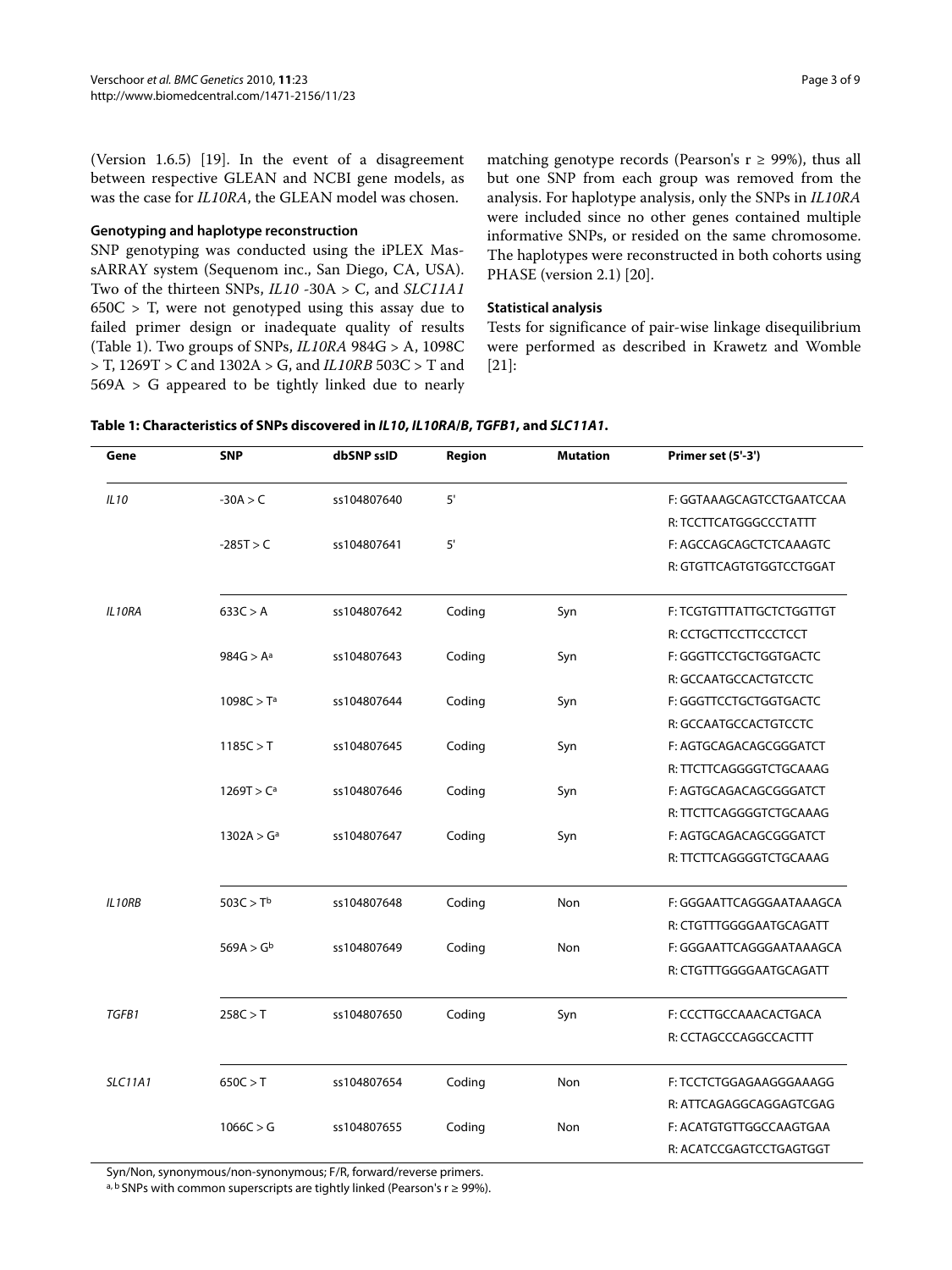$$
\chi^2_{AB,df=1}=\eta\times\frac{\left(\rho_{AB}-\rho_A\rho_B\right)^2}{\rho_A\rho_a\rho_B\rho_b}
$$

where:  $\eta$  = number of cows genotyped;  $\rho_{AB}$  = frequency of haplotype AB;  $\rho_A$ ,  $\rho_a$  = frequency of alleles A and a, respectively;  $\rho_B$ ,  $\rho_b$  = frequency of alleles B and b, respectively.

SNP associations were determined using a logistic regression approach (PROC LOGISTIC) in SAS (version 9.1, SAS Institute Inc., NC, USA) using the following model:

$$
\gamma_{ij} = \mu + \sum_{i=1}^{s} (a_i w_i + d_i v_i) + \sum_{k=1}^{4} a_k m_k + e_{ij}
$$

where:  $y_{ii}$  = MAP infection status (1 = infected, 0 = healthy) for the *j*-th cow;  $\mu$  = overall mean; *s* = number of SNPs on the particular chromosome considered;  $a_i$  = additive effect for the *i*-th SNP;  $w_i$  = genotype of the *i*-th SNP recoded as number of alleles  $(0, 1 \text{ and } 2)$ ;  $d_i$ = dominance effect for the *i*-th SNP;  $v_i$  = genotype of the *i*-th SNP recoded as homozygote or heterozygote (0 and 1); *ak* = additive effect for the k-th null SNP;  $m_k$  = genotype of k-th null SNP recoded as number of alleles (0, 1 and 2); and  $e_{ij}$  = random residual effect for the *j*-th cow. Four null SNPs were included as covariates in each logistic regression model as a means to correct for bias that may arise due to stratification between the negative and positive cohorts [\[22\]](#page-7-18). These SNPs are unlinked with respect to one another and to all candidate SNPs considered, are not expected to be associated with any traits related to MAPinfection, and are polymorphic within the Canadian Holstein population (minor allele frequency (MAF) > 35%) (unpublished results).

Haplotype analysis was performed in SAS using a simi-

lar model, only  $\sum_{i=1} (a_i w_i + d_i v_i) + \sum_{k=1} a_k m_k$  is replaced by  $\sum_{i=1} \beta_i H a p_{ij}$  ; where:  $\beta_i$  = linear regression coefficient (haplotype effect) for the *i*-th haplotype;  $Hap_{ii}$  = the probability for the *i*-th haplotype for the *j*-th cow, where *h* is the number of observed haplotypes.  $\sum_{i=1}^{s} (a_i w_i + d_i v_i) +$  $\sum_{i=1}^{\infty} (a_i w_i + d_i v_i) + \sum_{k=1}^{\infty}$ 4 1 *h Hap*  $\sum_{i=1}$ 

Experimental-wise significance levels for all tests were determined by Bonferroni correction. Regression results are presented as odds ratios (OR) and their respective 95% confidence intervals (CI).

To assess the level of multicollinearity among the SNPs included in the analysis, principal component analysis

(PCA) was performed using PROC PRINCOMP in SAS, followed by calculation of the condition index [[23](#page-7-19)]:

$$
K = \frac{\lambda_{\text{max}}}{\lambda \min}
$$

where:  $\lambda_{\text{max}}$ ,  $\lambda_{\text{min}}$  = the largest and smallest eigenvalue for the variables considered, respectively. Akaike's information criterion (AIC) was used to select the final regression model when multicollinearity was shown to be unacceptable.

### **Results**

In total, thirteen SNPs were identified: two in *IL10* [-285T > C (dbSNP ssID# ss104807640) and -30A > C (ss104807641)]; six in *IL10RA* [633C > A (ss104807642), 984G > A (ss104807643), 1098C > T (ss104807644),  $1185C > T$  (ss104807645), 1269T > C (ss104807646), and 1302A > G (ss104807647)]; two in *IL10RB* [503C > T  $(ss104807648)$ , and  $569A > G (ss104807649)$ , one in *TGFB1* [258C > T (ss104807650)], and two in *SLC11A1*  $[650C > T (ss104807654)$  and  $1066C > G (ss104807655)].$ All SNPs were submitted to NCBI dbSNP (Build 130).

Due to nearly matching genotype distributions (Pearson's r ≥ 99%) it was assumed that four SNPs in *IL10RA*  $(984G > A, 1098C > T, 1269T > C$  and  $1302A > G$ ), and both SNPs in *IL10RB* (503C > T and 569A > G) were tightly linked. Hence, all but one SNP from each of these genes was dropped from analysis in order to minimize redundancy. Pair-wise linkage disequilibrium (r<sup>2</sup>) estimates for the remaining SNPs in *IL10RA* were 0.07 and 0.41, between SNPs *IL10RA* 633C > A and 1185C > T, and  $984G > A$  and  $1185C > T$ , respectively, and significant at p < 0.001; similar results were previously reported in Canadian Holstein bulls [[24\]](#page-7-20). As such, it was a concern that there would be a high degree of correlation (multi-collinearity) between them in the present dataset, thereby inflating standard error of parameter estimates and thus, reducing the significance of resultant associations [\[25](#page-7-21)]. Principal component analysis (PCA), followed by calculation of the condition index, suggested that these three SNPs were in a state of strong multi-collinearity  $(K >$ 140), whereas the removal of any one SNP returned the condition index to an acceptable range  $(7.7 < K < 10.5)$ [[26\]](#page-7-22). Model selection based on AIC subsequently determined that *IL10RA* 1185C > T was the most appropriate SNP to remove from the final multiple regression model.

Logistic regression analysis revealed that only the SNPs in *IL10RA* were associated with MAP infection. The group of tightly linked SNPs, *IL10RA* 984G > A, 1098C > T,  $1269T > C$  and  $1302A > G$ , were found to have a strong additive and dominance relationship with MAP infection status (OR, 0.51 (0.34-0.78), p = 0.002, and 2.27 (1.40- 3.67), p = 0.001, respectively), which were retained at an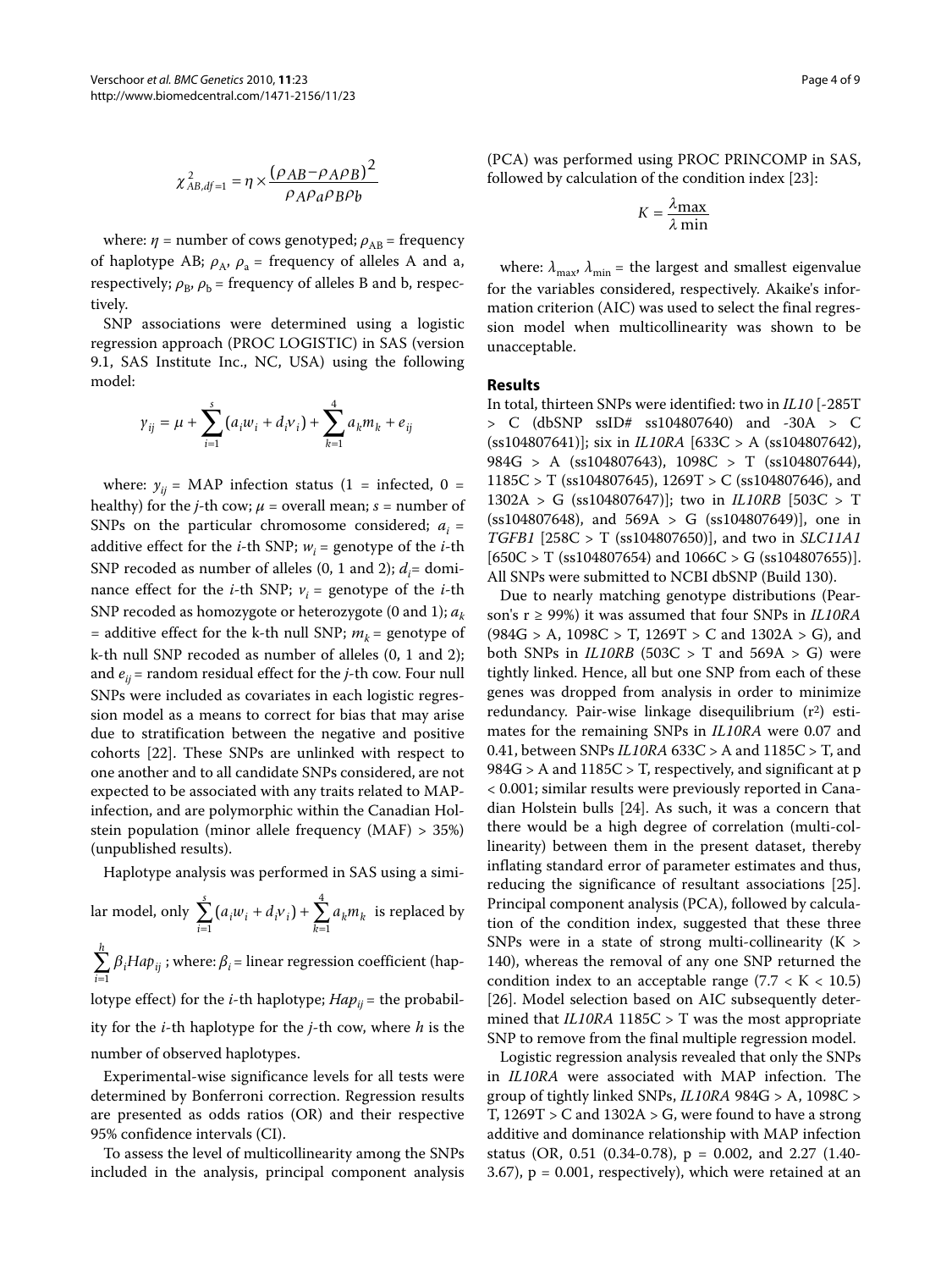experimental-wise significance of 5% (Table 2). The results suggest that the allele GCTA is dominant over the ATCG allele, and is associated with a higher probability of being positive for MAP. The SNP *IL10RA* 633C > A also showed modest additive relationship with MAP infection status (OR, 0.54 (0.29-1.00),  $p = 0.049$ ), in which the C allele is associated with a higher probability of being positive for MAP.

Haplotype reconstruction of the three informative SNPs in *IL10RA* (633C > A, 984G > A and 1185C > T) identified four combinations: AGC, AAT, CAC and AAC. Haplotype AAC was found in less than 1% of the sample population, whereas haplotypes AGC, AAT and CAC represented 56%, 24% and 19% of the entire sample population, respectively (Table 3). Individual tests for haplotype association with MAP infection revealed that haplotype AGC was associated with a higher probability of being positive for MAP ( $p = 0.018$ ) and haplotype AAT with a higher probability of being negative for MAP ( $p =$ 0.030) (Table 3). Haplotype contrasts against the most frequent haplotype, AGC, identified a significant effect for haplotype AAT ( $p = 0.013$  $p = 0.013$ )(Table 3), which was retained at an experimental-wise level of 5%.

# **Discussion**

In the following cohort study, two significant associations with MAP infection status were observed for the *IL10RA* gene. First, a strong association between the tightly linked bovine SNPs *IL10RA* 984G > A, 1098C > T, 1269T > C and 1302A > G and MAP infection status was detected. For these SNPs, the allele GCTA is dominant over the ATCG allele, and is associated with a higher probability of being positive for MAP. Second, when haplotype analysis was performed on SNPs *IL10RA* 633C > A, 984G > A and  $1185C > T$ , equally strong, inverse associations for the haplotypes AGC and AAT with MAP infection status were observed. Considering the strong individual relationship of *IL10RA* 984G, 1098C, 1269T and 1302A, with MAP infection status, it is not unreasonable to assume that these SNPs are the primary contributor to these associations. Furthermore, removing 633C > A from the haplotype reconstruction resulted in haplotype frequencies and associations that were negligibly different from those reported above (unpublished results). Contrasts indicated a strong, significant effect in reducing the proportion of infected animals when replacing the most frequent haplotype, AGC, with AAT. This would suggest that it may be possible to lower the overall frequency of MAP infection as diagnosed by serum ELISA by increasing the frequency of the AAT haplotype through selective breeding. However, since the impact of such a breeding decision on the prevalence of other diseases is currently unknown, such a strategy should be approached with caution.

Interleukin-10 has emerged as an essential immunoregulatory cytokine during bacterial infections. In the context of *Mycobacterium* spp. for example, IL10 helps to control excessive T helper 1 and CD8+ T cell responses that contribute to the immunopathology associated with infection; it also prevents the overproduction of IL4, IL5, and IL13, which can lead to severe fibrosis during the T helper 2 response [[27\]](#page-7-23). This may be particularly relevant at mucosal surfaces, since human studies have implicated functional SNPs in the *IL10* gene as risk factors for IBD [[10\]](#page-7-24) and tuberculosis [[28\]](#page-7-25). In cattle, *IL10* is up-regulated during subclinical and clinical MAP infections [\[29](#page-7-26)[,30](#page-7-27)], and its neutralization has been shown to promote the activation of MAP-infected bovine macrophages and subsequent killing of the organism [[31\]](#page-7-28). Similar findings have also been demonstrated with human infection studies performed *in vitro* using *Mycobacterium tuberculosis* [[32,](#page-7-29)[33\]](#page-7-30).

Although the present study found no association between variants in the bovine *IL10* gene and MAP infection, it did provide evidence that variants in the *IL10RA* gene, which encodes the ligand-binding subunit of the IL10R and is a major determinant of IL10 responsiveness [[34,](#page-7-31)[35\]](#page-7-32), may contribute to susceptibility to MAP infection. We are unaware of previous studies indicating that variants in the *IL10R* gene influence the susceptibility to mycobacterium infection. However, previous work has shown that antibody-mediated neutralization of the IL10R complex reduces the susceptibility of mice to *Mycobacterium avium* and increase the efficacy of antimycobacterial therapy [\[36](#page-7-33)]. In support of this, associations have been reported between SNPs in the human *IL10RA* and *IL10RB* genes and the level of *IL10* expression in mucosal tissues [\[37](#page-7-34)]. Our group has also recently identified associations in Holstein dairy bulls between the presently studied *IL10RA* haplotype and estimated breeding values for somatic cell score, a trait highly correlated to the incidence of the inflammatory disease mastitis [[24\]](#page-7-20). Furthermore, based on alignment with the murine homologue, all of the SNPs identified within *IL10RA*, with exception to 633C > A, appear to code for a region of the cytoplasmic domain that defines cellular responsiveness to IL10 and mediates cellular proliferation [[38\]](#page-7-35). It is important to note, however, that before any definite conclusions can be made concerning the magnitude of *IL10RA*'s contribution to susceptibility/resistance to MAP infection, it will be necessary to functionally characterize the *IL10RA* haplotype, since the SNPs it represents are all synonymous mutations that may be linked to a nearby gene on BTA15 that confers susceptibility/resistance to MAP infection. Traditionally, synonymous SNPs are viewed as "silent" and thus may not warrant functional validation, however, several studies addressing the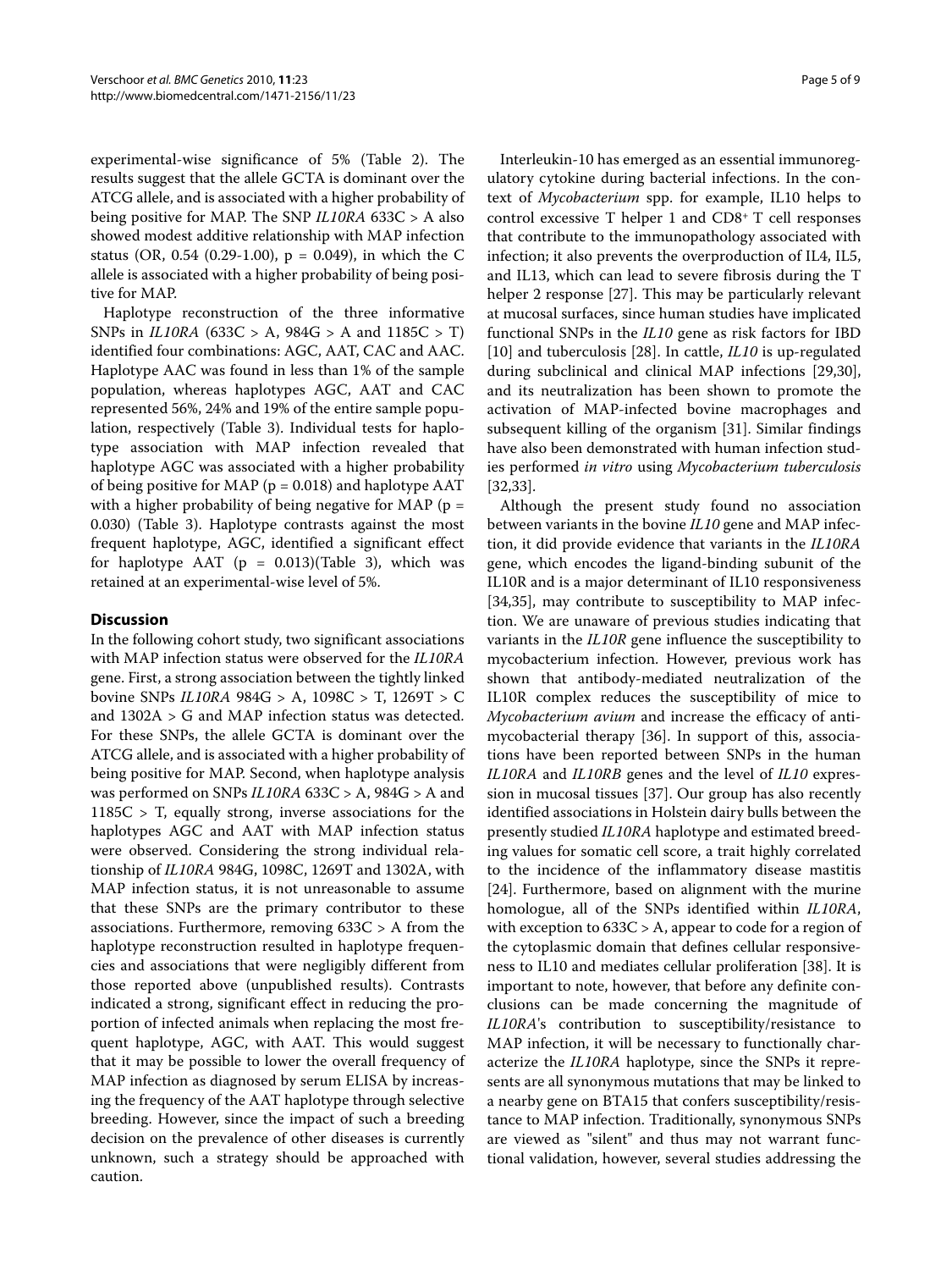|                |             |                          |                 | <b>MAP infection status</b> |                               |                   |
|----------------|-------------|--------------------------|-----------------|-----------------------------|-------------------------------|-------------------|
|                |             |                          | <b>Negative</b> | <b>Positive</b>             |                               |                   |
| Gene           | <b>SNP</b>  | Genotype                 | # (%)           | # (%)                       | Effect $\pm$ SE               | OR (CI)           |
| IL10           | $-285T > C$ | n                        | 208             | 178                         | $\alpha$ : -0.29 $\pm$ 0.28   | $0.75(0.43-1.29)$ |
|                |             | TT                       | 163 (78.4)      | 136 (76.4)                  | $\delta$ : 0.45 ± 0.37        | 1.58 (0.76-3.29)  |
|                |             | <b>CT</b>                | 34 (16.3)       | 37 (20.8)                   |                               |                   |
|                |             | CC                       | 11(5.3)         | 5(2.8)                      |                               |                   |
| IL10RA         | 633C > A    | n                        | 238             | 193                         | $\alpha$ : -0.62 $\pm$ 0.32*  | $0.54(0.29-1.00)$ |
|                |             | CC                       | 10(4.2)         | 7(3.6)                      | $\delta$ : -0.54 $\pm$ 0.36   | $0.58(0.29-1.18)$ |
|                |             | CA                       | 72 (30.3)       | 54 (28)                     |                               |                   |
|                |             | AA                       | 156 (65.5)      | 132 (68.4)                  |                               |                   |
|                | 984G > A    | n                        | 235             | 183                         | $\alpha$ : -0.67 $\pm$ 0.22** | $0.51(0.34-0.78)$ |
|                |             | AA                       | 56 (23.8)       | 18 (9.8)                    | $\delta$ : 0.82 ± 0.25**      | 2.27 (1.40-3.67)  |
|                |             | AG                       | 111 (47.2)      | 109 (59.6)                  |                               |                   |
|                |             | GG                       | 68 (28.9)       | 56 (30.6)                   |                               |                   |
|                | 1185C > T   | n                        | 240             | 198                         | rm                            | rm                |
|                |             | TT                       | 18(7.5)         | 5(2.5)                      |                               |                   |
|                |             | TC                       | 93 (38.8)       | 75 (37.9)                   |                               |                   |
|                |             | CC                       | 129 (53.8)      | 118 (59.6)                  |                               |                   |
| IL10RB         | 503C > T    | $\sf n$                  | 216             | 182                         | $\alpha$ 0.27 $\pm$ 0.17      | 1.31 (0.95-1.81)  |
|                |             | CC                       | 36 (16.7)       | 22(12.1)                    | $\delta$ : 0.07 ± 0.22        | 1.08 (0.69-1.67)  |
|                |             | TC                       | 103 (47.7)      | 89 (48.9)                   |                               |                   |
|                |             | TT                       | 77 (35.6)       | 71 (39)                     |                               |                   |
| TGFB1          | 258C > T    | n                        | 237             | 201                         | $\alpha$ : 0.08 $\pm$ 0.16    | $1.08(0.80-1.47)$ |
|                |             | CC                       | 98 (41.4)       | 74 (36.8)                   | δ: 0.04 $\pm$ 0.22            | 1.04 (0.68-1.58)  |
|                |             | <b>CT</b>                | 106 (44.7)      | 97 (48.3)                   |                               |                   |
|                |             | TT                       | 33 (13.9)       | 30 (14.9)                   |                               |                   |
| <b>SLC11A1</b> | 1066C > G   | $\sf n$                  | 219             | 176                         | $\alpha$ : -0.27 $\pm$ 0.37   | $0.77(0.37-1.58)$ |
|                |             | $\sf CC$                 | 142 (64.8)      | 106 (60.2)                  | $\delta$ : 0.45 $\pm$ 0.41    | 1.57 (0.70-3.50)  |
|                |             | $\mathsf{CG}\phantom{.}$ | 71 (32.4)       | 67 (38.1)                   |                               |                   |
|                |             | $\mathsf{G}\mathsf{G}$   | 6(2.7)          | 3(1.7)                      |                               |                   |

# **Table 2: Genotypic frequencies and associations of SNPs in IL10, IL10RA/B, TGFB1, and SLC11A1 with MAP-infection status.**

# (%), genotypic count (frequency); Effect ± SE, additive (α) or dominance (δ) effect ± standard error; OR (95% CI), odds ratio (95% confidence interval); rm, removed due to strong multi-collinearity.

\* Comparison-wise significance at 5% from logistic regression.

\*\* Experimental-wise significance at 5% from logistic regression and Bonferroni's procedure for multiple testing correction.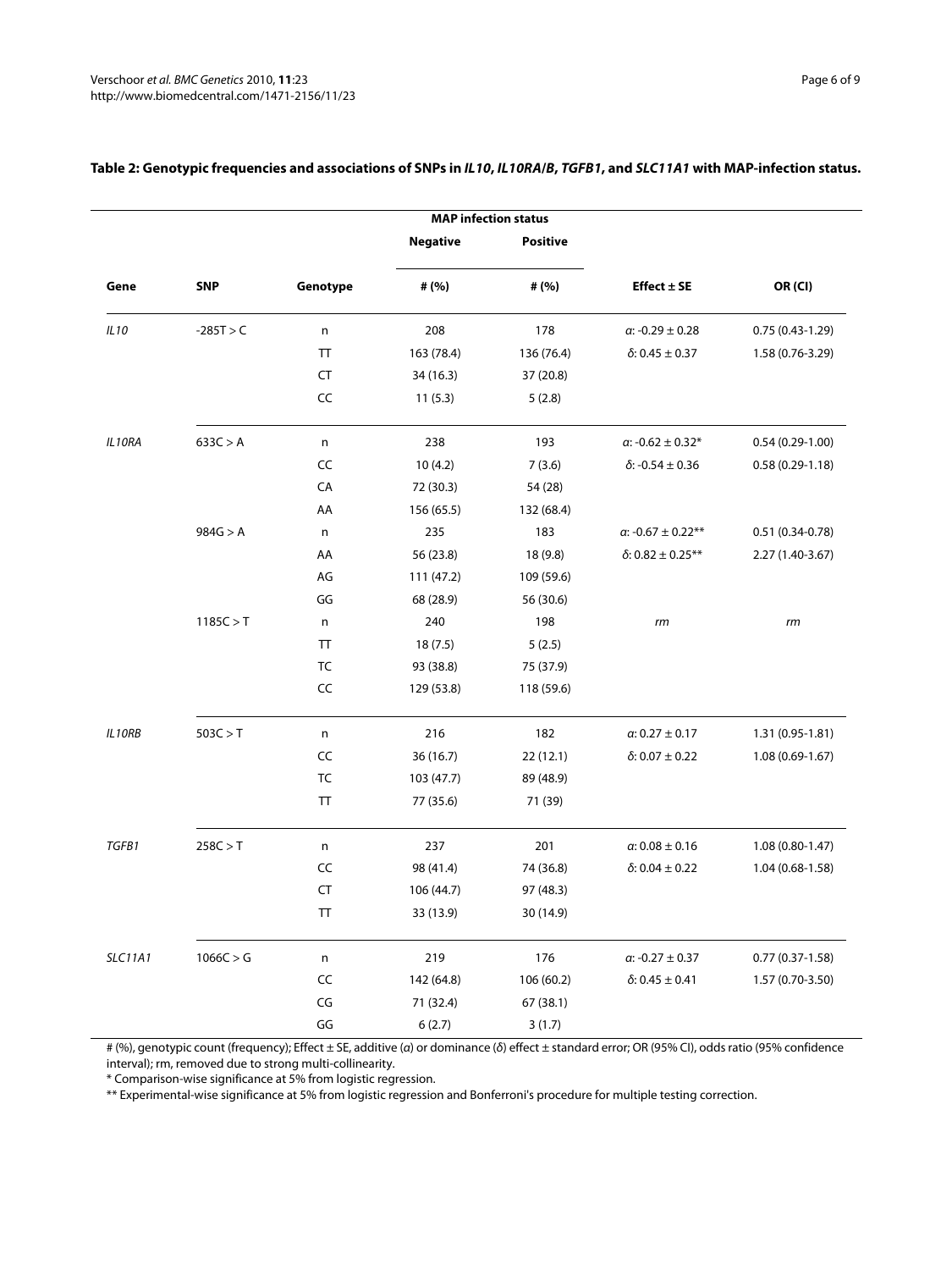| <b>IL10RA</b> haplotype |          |           |                             | <b>Frequency</b>       |                    |                     |                     |
|-------------------------|----------|-----------|-----------------------------|------------------------|--------------------|---------------------|---------------------|
|                         |          |           | <b>MAP</b> infection status |                        |                    |                     |                     |
| 633C > A                | 984G > A | 1185C > T | Negative ( $n = 235$ )      | Positive ( $n = 180$ ) | $\beta \pm SE$     | OR (95% CI)         | Contrast $\pm$ SE   |
| A                       | G        |           | 52.6%                       | 60.6%                  | $0.35 \pm 0.15$ *  | 1.42 (1.06-1.90)    |                     |
| A                       | A        | т         | 27.2%                       | 20.8%                  | $-0.37 \pm 0.17$ * | $0.69(0.49-0.97)$   | $-0.45 \pm 0.18$ ** |
| C                       | A        |           | 19.1%                       | 17.8%                  | $-0.09 \pm 0.18$   | $0.92(0.65 - 1.30)$ | $-0.23 \pm 0.19$    |
| A                       | A        |           | 1.1%                        | 0.8%                   | $-0.25 \pm 0.74$   | $0.78(0.18-3.31)$   | $-0.47 \pm 0.74$    |

#### <span id="page-6-0"></span>**Table 3: Haplotype frequencies in the 3' coding region of IL10RA and their association with MAP-infection status.**

 $\beta$  ± SE, haplotype effect ± standard error; OR (95% CI), odds ratio (95% confidence interval); contrast ± SE, haplotype contrast ± standard error against the most frequent haplotype, AGC.

\* Comparison-wise significance at 5% probability level from logistic regression of haplotype counts against infection status.

\* \* Experimental-wise significance at 5% probability level from logistic regression and Bonferroni's correction for multiple hypothesis testing.

role of codon usage bias, as well as mRNA folding, have reported otherwise [\[39](#page-7-36)-[41\]](#page-8-0).

Two limitations related to the design of the present study warrant that the reported associations be approached with caution. First, the cows in the negative cohort were categorized as such using the serum ELISA, and in some cases, the milk ELISA as well. These tests, while known to be very specific, have relatively low sensitivities; 25-94% and 29-61%, for the serum and milk ELISA, respectively [[42](#page-8-1)]. Therefore, it is likely a proportion of negative animals are in fact MAP infected, but have yet to produce a strong enough antibody-response required for positive diagnosis. A major implication is that such bias could skew allelic frequencies for certain SNPs, leading to an under- or over-estimation of the true effect. In the present study, the control cohort consisted of cows older than 4.5 years of age (mean = 6.4 years) that had been diagnosed negative by serum ELISA, the majority of which with previous screening by milk ELISA. Given that it is generally accepted that cattle become MAP-infected as calves [[43\]](#page-8-2), we believe that a cohort consisting of older cows will likely contain a sufficiently low number of false negatives, thereby minimizing any related bias. This is supported by a number of studies reporting a positive correlation between seroprevalence and age [\[44](#page-8-3)-[46\]](#page-8-4).

The second limitation of the present study was the absence of information about the family structure of a substantial number of the genotyped cows; this prevented us from classifying population stratification and substructure, which can bias genetic association studies [[47\]](#page-8-5). To address this issue, we included null markers as covariates in the logistic regression SNP association analysis. This approach has be shown to be very effective for controlling bias due to stratification in candidate gene

association studies [[22\]](#page-7-18), and whole genome association approaches [[48\]](#page-8-6). While these SNPs are suitable for inclusion as null markers since they are unlinked to one another and to the candidate SNPs considered, and are polymorphic within the Canadian Holstein population (MAF > 35%), they have not been validated for their ability to identify stratification within said population. Thus, it is essential that the results presented in this study are validated in a larger and more diverse cohort study in order to ensure that the associations drawn from the present study are not skewed by biasing effects such as family structure.

#### **Conclusions**

In summary, several SNPs were identified in the bovine genes encoding *IL10*, *IL10RA*, *IL10RB*, *TGFB1*, and *SLC11A1*. A strong association between a group of tightly linked synonymous SNPs in the 3' coding region of *IL10RA*,  $984G > A$ ,  $1098C > T$ ,  $1269T > C$  and  $1302A > G$ , and MAP infection status Canadian dairy cattle was established. Haplotype reconstruction of the SNPs in *IL10RA* also revealed a strong association with MAP infection status. These results provide initial evidence that variants in *IL10RA* may contribute to susceptibility to MAP infection in dairy cattle.

#### **Competing interests**

The authors declare that they have no competing interests.

#### **Authors' contributions**

CPV designed the study, collected blood samples, extracted DNA, performed SNP discovery and all analyses, and prepared the manuscript. SDP collected milk samples, extracted DNA, and aided in the statistical design. OY performed the MAP serum ELISAs. FSS supervised all statistical analyses and revised the manuscript. DFK aided in obtaining the HerdChek M. pt. Antibody ELISA Test Kit, and revised the manuscript. NAK provided funding and supervised all aspects of the study, and approved the final manuscript. All authors read and approved the final manuscript.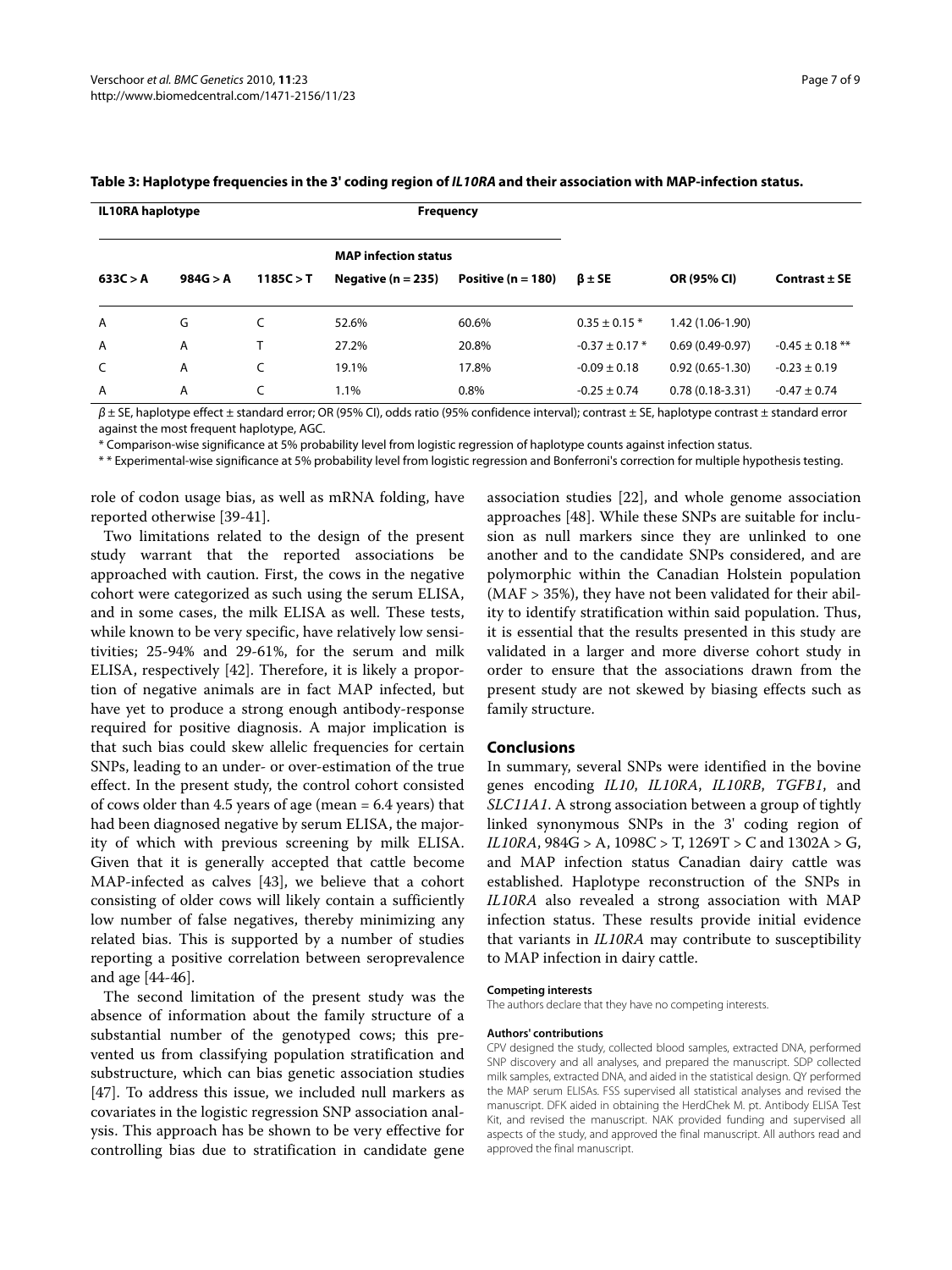#### **Acknowledgements**

This work was generously funded by the Natural Sciences and Engineering Research Council of Canada (NSERC) and The Dairy Cattle Genetics Research and Development (DairyGen) Council. Many thanks to Richard Cantin, Canwest DHI, for providing milk samples, Jeremy Mount and Graham Biggar for sample collection, and the operators of the commercial dairy herds who allowed sampling of their animals.

#### **Author Details**

<sup>1</sup>Centre for Genetic Improvement of Livestock, Department of Animal and Poultry Science, University of Guelph, 50 Stone Rd East, Guelph, Ontario, N1G2W1, Canada and 2Department of Population Medicine, University of Guelph, 50 Stone Rd. East, Guelph, Ontario, N1G2W1, Canada

#### Received: 21 October 2009 Accepted: 15 April 2010 Published: 15 April 2010

#### **References**

- <span id="page-7-0"></span>1. McKenna SL, Keefe GP, Tiwari A, VanLeeuwen J, Barkema HW: Johne's disease in Canada part II: disease impacts, risk factors, and control programs for dairy producers**.** Can Vet J 2006, 47:1089-1099.
- <span id="page-7-1"></span>2. Waddell LA, Rajic A, Sargeant J, Harris J, Amezcua R, Downey L, et al.: The zoonotic potential of Mycobacterium avium spp. paratuberculosis: a systematic review**.** Can J Public Health 2008, 99:145-155.
- <span id="page-7-2"></span>3. Glasser AL, Darfeuille-Michaud A: Abnormalities in the handling of intracellular bacteria in Crohn's disease: a link between infectious etiology and host genetic susceptibility**.** Arch Immunol Ther Exp (Warsz) 2008, 56:237-244.
- <span id="page-7-3"></span>4. Feller M, Huwiler K, Stephan R, Altpeter E, Shang A, Furrer H, et al.: Mycobacterium avium subspecies paratuberculosis and Crohn's disease: a systematic review and meta-analysis**.** Lancet Infect Dis 2007, 7:607-613.
- <span id="page-7-4"></span>Chamberlin W, Ghobrial G, Chehtane M, Naser SA: Successful treatment of a Crohn's disease patient infected with bacteremic Mycobacterium paratuberculosis**.** Am J Gastroenterol 2007, 102:689-691.
- <span id="page-7-5"></span>Koets AP, Adugna G, Janss LL, van Weering HJ, Kalis CH, Wentink GH, et al.: Genetic variation of susceptibility to Mycobacterium avium subsp. paratuberculosis infection in dairy cattle**.** J Dairy Sci 2000, 83:2702-2708.
- 7. Gonda MG, Chang YM, Shook GE, Collins MT, Kirkpatrick BW: Genetic variation of Mycobacterium avium ssp. paratuberculosis infection in US Holsteins**.** J Dairy Sci 2006, 89:1804-1812.
- <span id="page-7-6"></span>8. Mortensen H, Nielsen SS, Berg P: Genetic variation and heritability of the antibody response to Mycobacterium avium subspecies paratuberculosis in Danish Holstein cows**.** J Dairy Sci 2004, 87:2108-2113.
- <span id="page-7-7"></span>Tamizifar B, Lankarani KB, Naeimi S, Rismankar ZM, Taghavi A, Ghaderi A: Promoter polymorphism of transforming growth factor-beta1 gene and ulcerative colitis**[.](http://www.ncbi.nlm.nih.gov/entrez/query.fcgi?cmd=Retrieve&db=PubMed&dopt=Abstract&list_uids=18186562)** World J Gastroenterol 2008, 14:243-247.
- <span id="page-7-24"></span>10. Tedde A, Laura PA, Bagnoli S, Congregati C, Milla M, Sorbi S, et al.: Interleukin-10 promoter polymorphisms influence susceptibility to ulcerative colitis in a gender-specific manner**.** Scand J Gastroenterol 2008, 43:712-718.
- 11. Sechi LA, Rosu V, Pacifico A, Fadda G, Ahmed N, Zanetti S: Humoral immune responses of type 1 diabetes patients to Mycobacterium avium subsp. paratuberculosis lend support to the infectious trigger hypothesis**.** Clin Vaccine Immunol 2008, 15:320-326.
- <span id="page-7-8"></span>12. Zaahl MG, Winter TA, Warnich L, Kotze MJ: The -237C-->T promoter polymorphism of the SLC11A1 gene is associated with a protective effect in relation to inflammatory bowel disease in the South African population**.** Int J Colorectal Dis 2006, 21:402-408.
- <span id="page-7-9"></span>13. Li MO, Flavell RA: Contextual regulation of inflammation: a duet by transforming growth factor-beta and interleukin-10**.** Immunity 2008, 28:468-476.
- <span id="page-7-10"></span>14. McDermid JM, Prentice AM: Iron and infection: effects of host iron status and the iron-regulatory genes haptoglobin and NRAMP1 (SLC11A1) on host-pathogen interactions in tuberculosis and HIV. Clin Sci (Lond) 2006, 110:503-524.
- <span id="page-7-11"></span>15. Murphy MA, Shariflou MR, Moran C: High quality genomic DNA extraction from large milk samples**.** J Dairy Res 2002, 69:645-649.
- <span id="page-7-12"></span>16. Pant SD, Schenkel FS, Leyva-Baca I, Sharma BS, Karrow NA: Identification of single nucleotide polymorphisms in bovine CARD15 and their

Page 8 of 9

associations with health and production traits in Canadian Holsteins**.** BMC Genomics 2007, 8:421.

- <span id="page-7-13"></span>17. Sharma BS, Leyva I, Schenkel F, Karrow NA: Association of toll-like receptor 4 polymorphisms with somatic cell score and lactation persistency in Holstein bulls**.** J Dairy Sci 2006, 89:3626-3635.
- <span id="page-7-14"></span>18. Rozen S, Skaletsky H: Primer3 on the WWW for general users and for biologist programmers**.** Methods Mol Biol 2000, 132:365-386.
- <span id="page-7-15"></span>19. Lewis SE, Searle SM, Harris N, Gibson M, Lyer V, Richter J, et al.: Apollo: a sequence annotation editor**.** Genome Biol 2002, 3:RESEARCH0082.
- <span id="page-7-16"></span>20. Stephens M, Donnelly P: A comparison of bayesian methods for haplotype reconstruction from population genotype data**.** Am J Hum Genet 2003, 73:1162-1169.
- <span id="page-7-17"></span>21. Krawetz SA, Womble DD: Introduction to Bioinformatics: A Theoretical and Practical Approach Totowa, NJ, Humana Press; 2003.
- <span id="page-7-18"></span>22. Wang Y, Localio R, Rebbeck TR: Bias correction with a single null marker for population stratification in candidate gene association studies**.** Hum Hered 2005, 59:165-175.
- <span id="page-7-19"></span>23. Belsley DA: Conditioning Diagnostics: Collinearity and Weak Data in Regression 1st edition. NY, USA: Wiley-Interscience; 1991.
- <span id="page-7-20"></span>24. Verschoor CP, Pant SD, Schenkel FS, Sharma BS, Karrow NA: SNPs in the bovine IL10 receptor are associated with somatic cell score in Canadian dairy bulls**.** Mamm Genome 2009, 20:447-454.
- <span id="page-7-21"></span>25. Slinker BK, Glantz SA: Multiple regression for physiological data analysis: the problem of multicollinearity**.** Am J Physiol 1985, 249:.
- <span id="page-7-22"></span>26. Meloun M, Militky J, Hill M, Brereton RG: Crucial problems in regression modelling and their solutions**[.](http://www.ncbi.nlm.nih.gov/entrez/query.fcgi?cmd=Retrieve&db=PubMed&dopt=Abstract&list_uids=12022637)** Analyst 2002, 127:433-450.
- <span id="page-7-23"></span>27. Couper KN, Blount DG, Riley EM: IL10: the master regulator of immunity to infection**.** J Immunol 2008, 180:5771-5777.
- <span id="page-7-25"></span>28. Ates O, Musellim B, Ongen G, Topal-Sarikaya A: Interleukin-10 and tumor necrosis factor-alpha gene polymorphisms in tuberculosis**.** J Clin Immunol 2008, 28:232-236.
- <span id="page-7-26"></span>29. Karcher EL, Beitz DC, Stabel JR: Modulation of cytokine gene expression and secretion during the periparturient period in dairy cows naturally infected with Mycobacterium avium subsp. paratuberculosi[s](http://www.ncbi.nlm.nih.gov/entrez/query.fcgi?cmd=Retrieve&db=PubMed&dopt=Abstract&list_uids=18374424)**.** Vet Immunol Immunopathol 2008, 123:277-288.
- <span id="page-7-27"></span>30. Khalifeh MS, Stabel JR: Upregulation of transforming growth factor-beta and interleukin-10 in cows with clinical Johne's disease**.** Vet Immunol Immunopathol 2004, 99:39-46.
- <span id="page-7-28"></span>31. Weiss DJ, Evanson OA, de SC, Abrahamsen MS: A critical role of interleukin-10 in the response of bovine macrophages to infection by Mycobacterium avium subsp paratuberculosis**[.](http://www.ncbi.nlm.nih.gov/entrez/query.fcgi?cmd=Retrieve&db=PubMed&dopt=Abstract&list_uids=15900955)** Am J Vet Res 2005, 66:721-726.
- <span id="page-7-29"></span>32. Fietta A, Meloni F, Francioli C, Morosini M, Bulgheroni A, Casali L, et al.: Virulence of Mycobacterium tuberculosis affects interleukin-8, monocyte chemoattractant protein-1 and interleukin-10 production by human mononuclear phagocytes**.** Int J Tissue React 2001, 23:113-125.
- <span id="page-7-30"></span>33. Al-Attiyah R, Mustafa AS: Characterization of human cellular immune responses to novel Mycobacterium tuberculosis antigens encoded by genomic regions absent in Mycobacterium bovis BCG**.** Infect Immun 2008, 76:4190-4198.
- <span id="page-7-31"></span>34. Ding Y, Qin L, Zamarin D, Kotenko SV, Pestka S, Moore KW, et al.: Differential IL10R1 expression plays a critical role in IL10-mediated immune regulation**.** J Immunol 2001, 167:6884-6892.
- <span id="page-7-32"></span>35. Tamassia N, Calzetti F, Menestrina N, Rossato M, Bazzoni F, Gottin L, et al.: Circulating neutrophils of septic patients constitutively express IL10R1 and are promptly responsive to IL10**.** Int Immunol 2008, 20:535-541.
- <span id="page-7-33"></span>36. Roque S, Nobrega C, Appelberg R, Correia-Neves M: IL10 underlies distinct susceptibility of BALB/c and C57BL/6 mice to Mycobacterium avium infection and influences efficacy of antibiotic therapy**.** J Immunol 2007, 178:8028-8035.
- <span id="page-7-34"></span>37. Simhan HN, Ryckman KK, Williams SM, Krohn MA: Genetic regulation of cervical antiinflammatory cytokine concentrations during pregnancy**[.](http://www.ncbi.nlm.nih.gov/entrez/query.fcgi?cmd=Retrieve&db=PubMed&dopt=Abstract&list_uids=18674658)** Am J Obstet Gynecol 2008, 199:163.
- <span id="page-7-35"></span>38. Ho AS, Wei SH, Mui AL, Miyajima A, Moore KW: Functional regions of the mouse interleukin-10 receptor cytoplasmic domain**.** Mol Cell Biol 1995, 15:5043-5053.
- <span id="page-7-36"></span>39. Duan J, Wainwright MS, Comeron JM, Saitou N, Sanders AR, Gelernter J, et al.: Synonymous mutations in the human dopamine receptor D2 (DRD2) affect mRNA stability and synthesis of the receptor**[.](http://www.ncbi.nlm.nih.gov/entrez/query.fcgi?cmd=Retrieve&db=PubMed&dopt=Abstract&list_uids=12554675)** Hum Mol Genet 2003, 12:205-216.